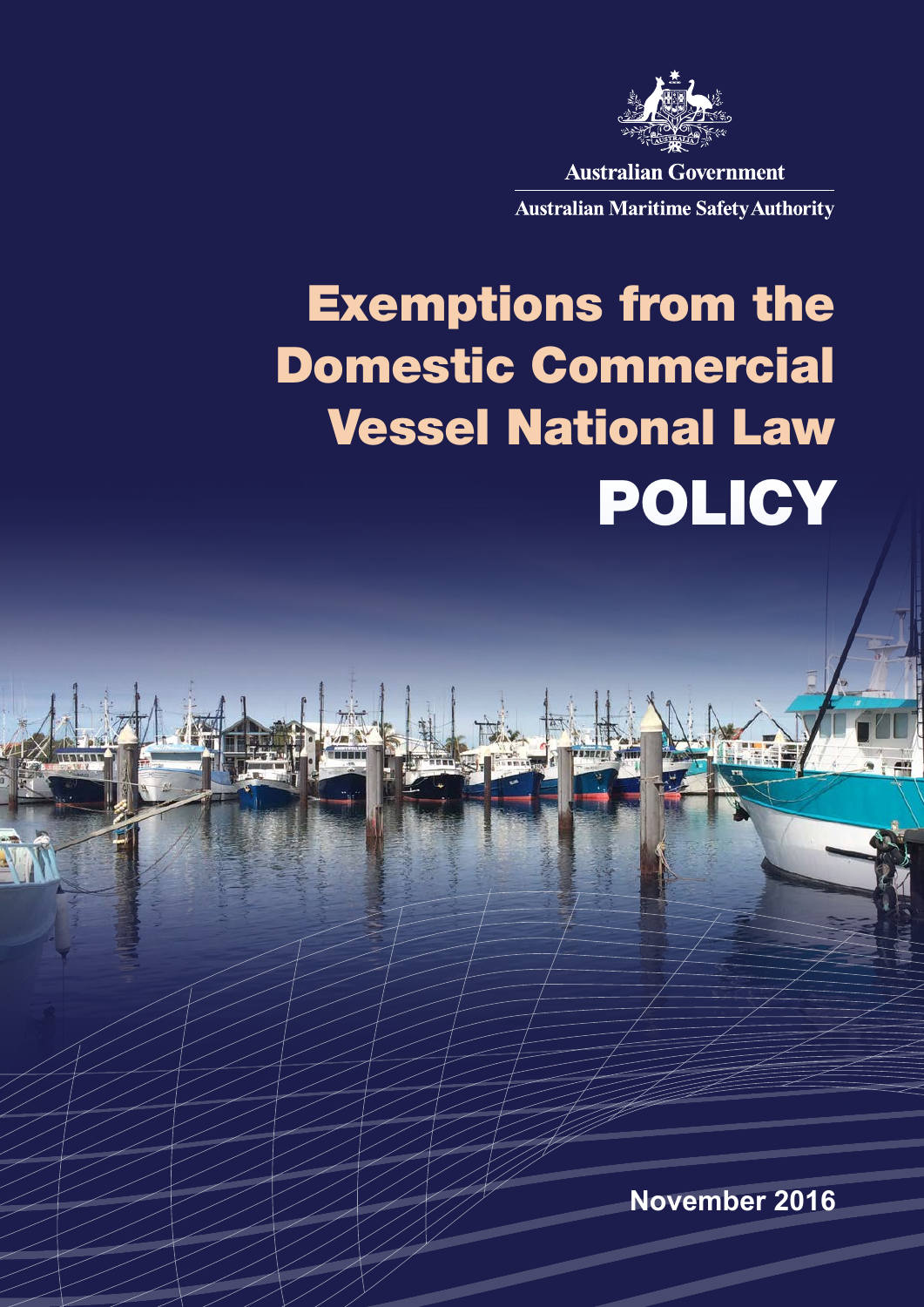## Introduction

The National Law allows the National Regulator, in certain cases, to grant exemption from the National Law or parts of the National Law<sup>1</sup>. The National Law includes the National Law, the *Marine Safety (Domestic Commercial Vessel) National Law Regulation 2013* (National Law Regulation), and Marine Orders made under the National Law. The National Standard for Commercial Vessels (NSCV) and other technical standards do not legally form part of the National Law. Rather, the National Law requires compliance with the NSCV and other applicable standards.

This Policy applies to persons applying for an exemption.

## Exemption types

There are two types of exemption under the National Law [ss143(4)]:

- 1. **Specific exemptions:** these exemptions may be granted on application in accordance with the regulations by a person. These regulations are contained in *Marine Order 501 (National Law – administration) 2013* (Marine Order 501); and
- 2. **General exemptions:** these exemptions may be issued on the initiative of the National Regulator. General exemptions typically have general application to vessels, persons and operations that meet the relevant criteria and conditions in the general exemption. National Law general exemptions can be viewed at: [www.amsa.gov.au/domestic/national-law/](http://www.amsa.gov.au/domestic/national-law/)

#### Scope

The National Regulator may exempt:

- a specified vessel or class of vessels; or
- a specified person or class of persons,

from the application of the National Law, or specified provisions of the National Law<sup>2</sup>.

The exemption may be limited to:

- one or more specified periods;
- one or more specified operations.

## Who may apply for a specific exemption

Any person can apply for an exemption. A person may be an individual, a body corporate, a government agency, a partnership $^3$  or an unincorporated association $^4$ .

<sup>1</sup>The *Marine Safety (Domestic Commercial Vessel) National Law Act 2012* (National Law) – section 143

<sup>2</sup> Sub sections 143(1) and 143(2)

<sup>3</sup> Section 147

<sup>4</sup> Section 148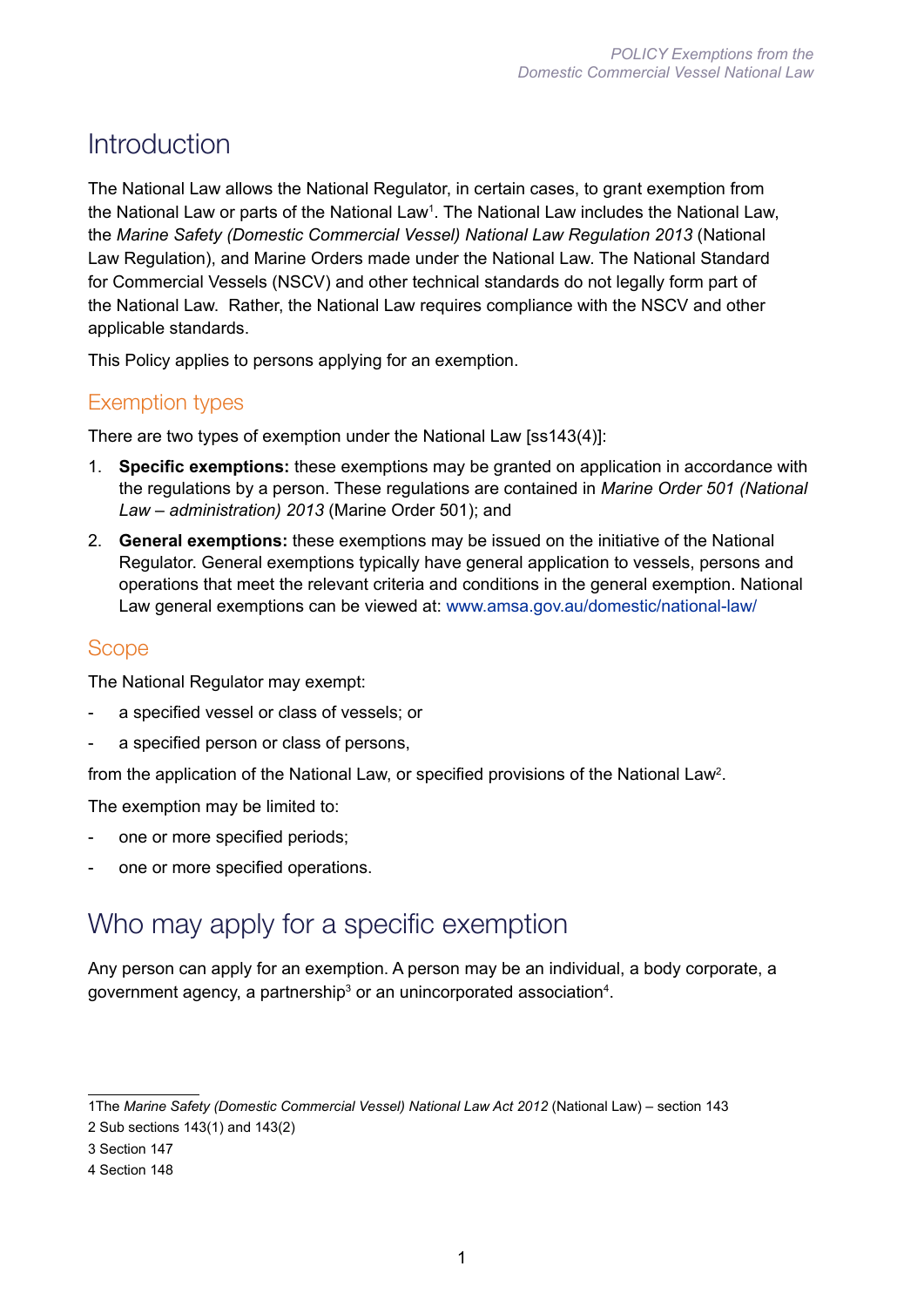# How to apply for a specific exemption

## What applicants need to do

After reading this Policy, applicants should complete the "Specific Exemption Application" (AMSA547) available on the AMSA website. Instructions on lodging the application are on the form.

Upon receipt of a specific exemption application, the National Regulator will estimate the fee payable for the time it may take to assess the application, and the applicant must then pay that fee before the application is assessed. Once the fee is paid your application will be complete.

A schedule of AMSA's fees can be found at [www.amsa.gov.au/domestic/fee-for-service](http://www.amsa.gov.au/domestic/fee-for-service/).

#### **Failure to provide relevant information or pay the applicable fee will delay the processing of the application.**

Although there is no prescribed time period for considering the application, the National Regulator will consider and make a decision about the application as soon as practicable.

## Duration of an exemption

The exemption will last the length of time specified by the National Regulator, unless the National Regulator revokes the exemption earlier.

An applicant may, in their application, request that the exemption last for a specific period. However, this is up to the National Regulator to decide.

As a general rule, the National Regulator will not grant perpetual exemptions unless exceptional circumstances exist. However, exemptions for vessel construction requirements may be perpetual, provided the vessel's service category does not change or the vessel is not modified.

If a perpetual exemption is sought, clear and compelling reasons should be provided as to why it is required.

# Granting/amending or refusing an exemption

#### What does the National Regulator take into account when deciding whether to grant an exemption?

A basic principle of the National System is the consistent application of, and compliance with, one single set of safety standards – the NSCV - around Australia (subject to certain grandfathering arrangements). Therefore, the National Regulator expects vessel owners and operators to comply with the National Law and the standards applicable to their vessels. It is preferable for vessel owners and operators to develop means of achieving compliance with the NSCV rather than seeking exemptions from it.

However, the National Regulator recognises the diverse nature of the DCV fleet and operations around Australia and the need for flexibility to ensure a safe and viable DCV industry. The exemption power in the National Law provides for that flexibility.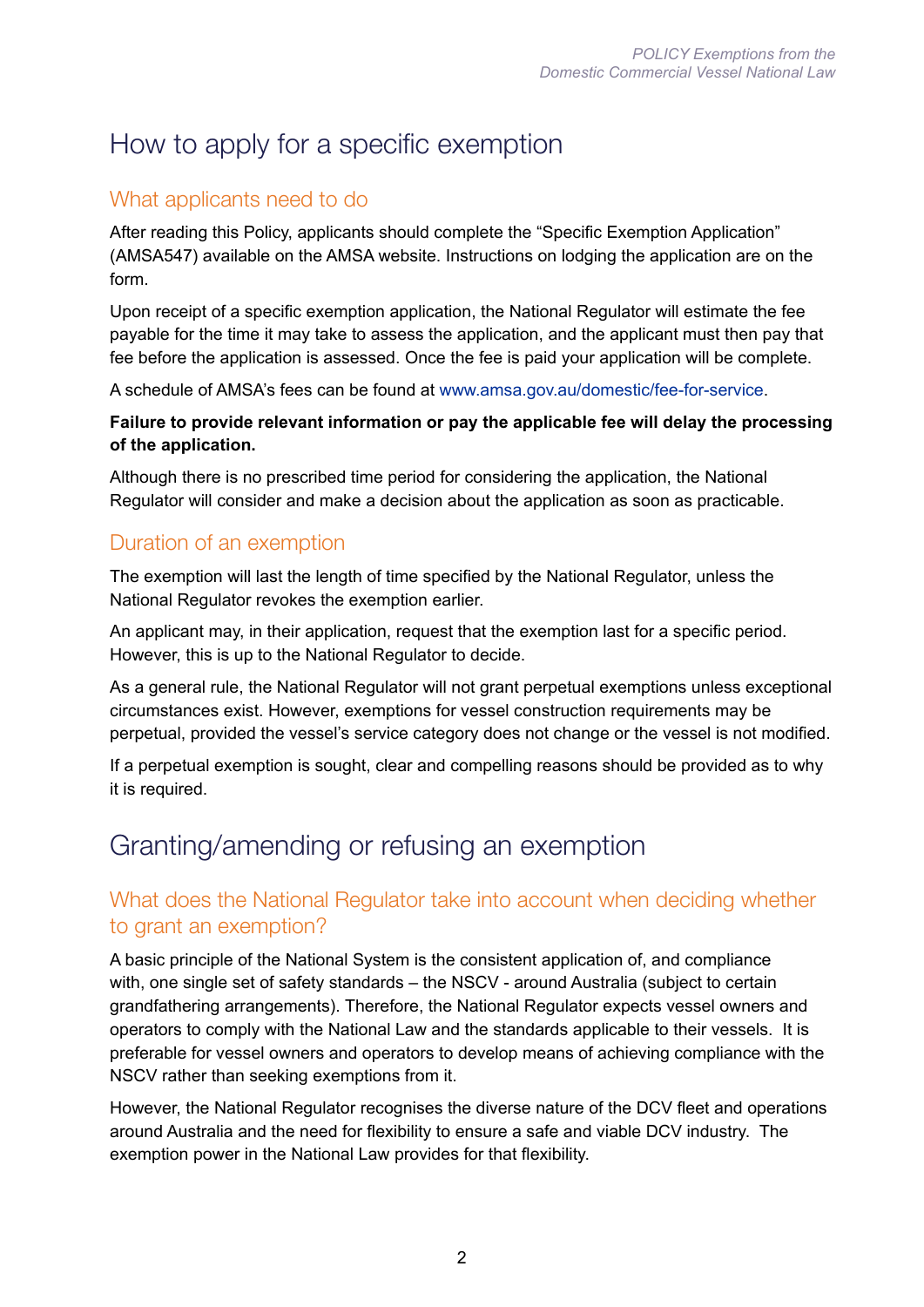Mere inconvenience or the costs of compliance alone will not be enough to justify an exemption.

Importantly, before granting an exemption, **the National Regulator must be satisfied that the exemption, together with any conditions it is subject to, will not jeopardise the safety of a vessel or a person on board a vessel**<sup>5</sup> .

In addition to this, the National Regulator will consider the following when deciding whether or not to grant an exemption:

- 1. Does the application for exemption relate to a DCV?
- 2. Does an existing general exemption achieve the same result?
- 3. Is the application for the exemption supported by sufficient justification and evidence?
- 4. Does the application demonstrate that the relevant standard imposes an excessive burden compared to the safety risk or the safety benefit?
- 5. Is new technology or safety equipment not accounted for in the existing standard/s?
- 6. Does the relevant standard operate in a way, or result in consequences, that were unforeseen or unintended by AMSA?
- 7. Is there an alternative means of providing an acceptable level of safety and does the application demonstrate this?
- 8. Is an application for an equivalent means of compliance under Marine Order 501 more appropriate in the circumstances?

These factors are not exhaustive and the National Regulator will decide the application on a case by case basis and according to good administrative decision making principles.

The National Regulator will monitor trends in applications for exemptions and, where necessary, look to amending relevant standards to promote a safe and viable DCV industry.

#### Granting of a conditional exemption

The National Regulator may impose any conditions it considers appropriate on an exemption $^{\circ}$ .

The following are examples of the types of conditions that may be applied:

- limitations on the operational area or kind of operations that the vessel may be used in or for;
- specific crewing requirements;
- reporting/notification requirements where a certain event occurs, i.e. the vessel is modified, sold or destroyed; and
- compliance with an alternative standard to that required by the National Law.

While an applicant may request in their application that certain conditions be imposed, this is at the discretion of the National Regulator. The National Regulator must not impose conditions on an exemption where it would result in the exemption jeopardising the safety of a vessel or a person on board a vessel<sup>7</sup>.

<sup>5</sup> Sub section 143(6) National Law

<sup>6</sup> Sub section 143(5) National Law

<sup>7</sup> Sub section 143(6) National Law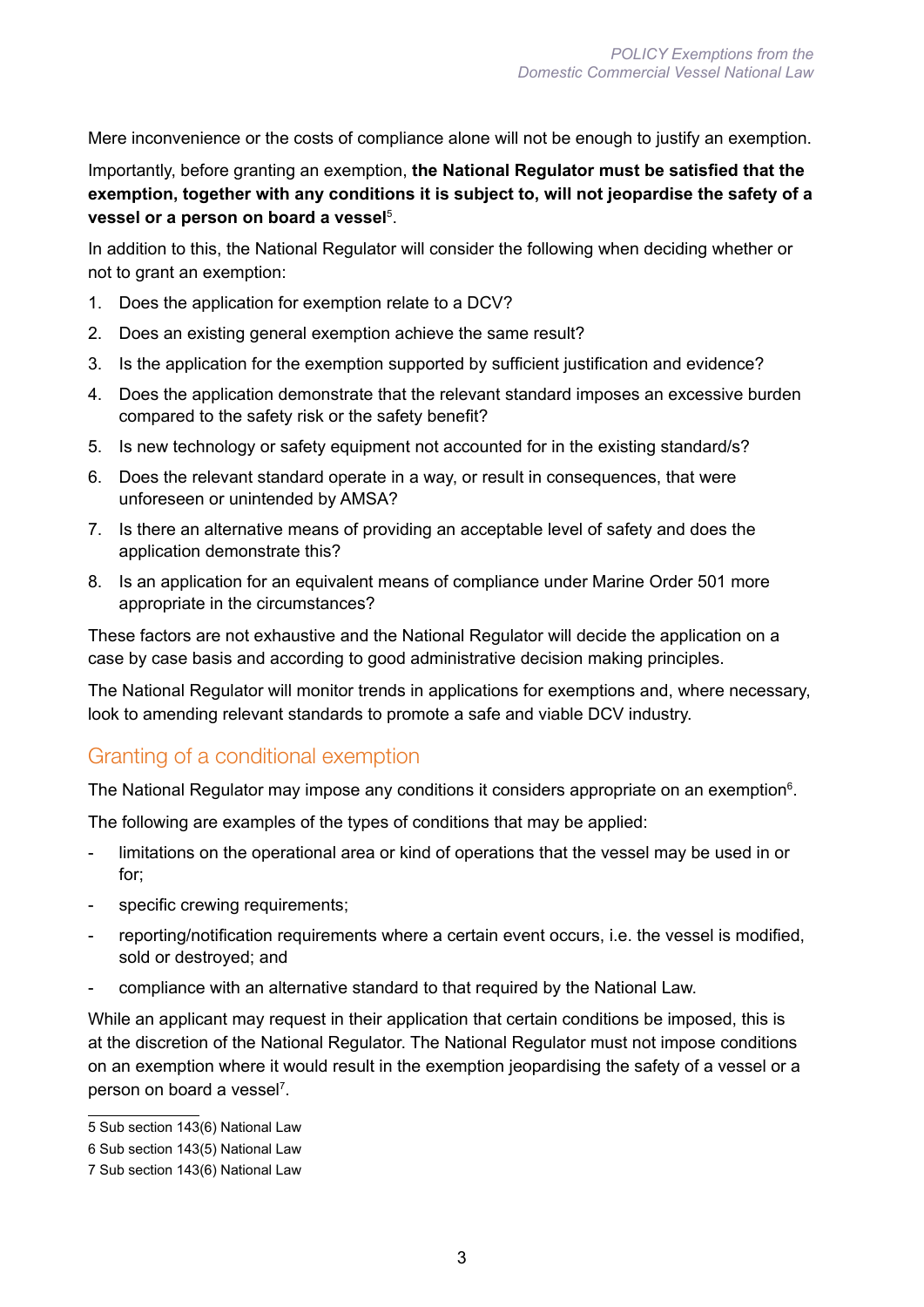A decision to impose conditions on an exemption is a reviewable decision under section 139 of the National Law (see "Application for review of a decision" below).

### Refusing to grant an exemption

The National Regulator must refuse to grant an exemption where it is not satisfied that the exemption, together with the conditions to which it is subject, will not jeopardise the safety of a vessel or a person on board a vessel.

The purpose of the National Regulator's power to grant specific exemptions is **not** to allow applicants to avoid compliance with the National Law simply because it is inconvenient, expensive or time-consuming.

Such applications will, without clear and compelling reasons and additional information, be refused.

A decision to refuse to grant an exemption is a reviewable decision $^8$  (see "Application for a review of a decision" below).

## What happens once a decision has been made?

AMSA will notify the applicant in writing whether the application has been approved (including whether any conditions apply to the approved exemption) or refused within the timeframes provided for in Marine Order 501 (see "What the National Regulator will do" above).

Where the National Regulator has granted an exemption with conditions, or refused an exemption, the National Regulator will provide the applicant with written reasons for doing so.

## **Obligations**

A person to whom an exemption is granted must comply with the conditions of the exemption and ensure any person under their management or control complies with the conditions of the exemption.

It is an offence if the owner or master of a DCV breaches or causes or permits another person to breach a condition which applies to the vessel<sup>9</sup>.

A person commits an offence if the person has been granted an exemption with conditions and the person breaches the condition<sup>10</sup>.

<sup>8</sup> Section 139 National Law

<sup>9</sup> Sections 144 and 145 National Law

<sup>10</sup> Section 146 National Law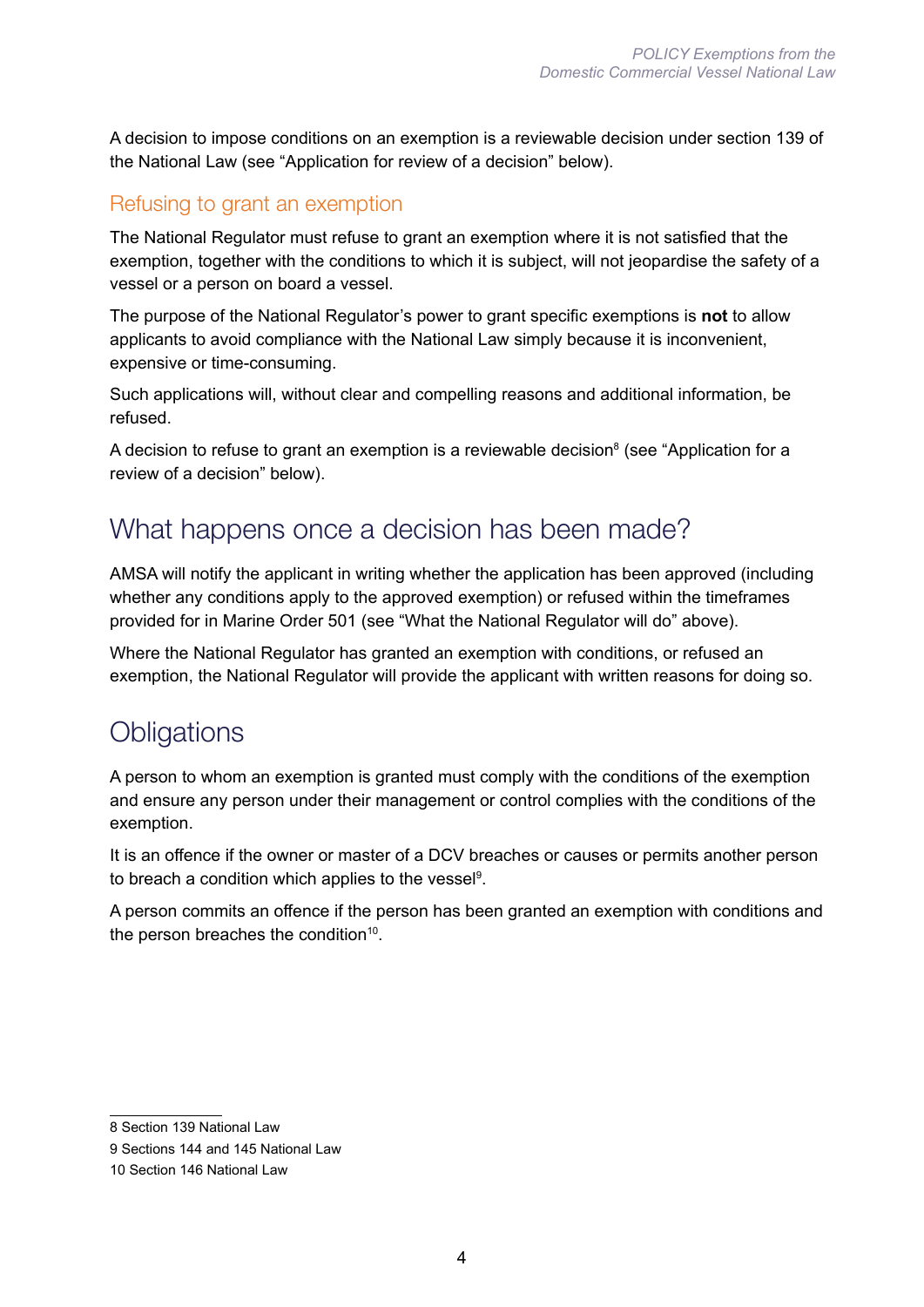# Application for review of decision

The National Law sets out decisions made by the National Regulator that are reviewable decisions<sup>11</sup>.

#### Internal review

A decision by the National Regulator to refuse an application for an exemption, or to impose conditions on an exemption, is subject to internal review<sup>12</sup>. When either of these decisions are made, the National Regulator will inform the applicant of its decision in writing. The National Regulator will state the reason for the decision and will provide information on the applicant's review rights.

Applicants have 30 days from the date of receipt of the notice to apply to the National Regulator for internal review of this decision. The application for internal review should be completed using the approved form, together with any supporting documentation, and emailed to: [DVDInternalreview@amsa.gov.au,](mailto:DVDInternalreview@amsa.gov.au) or alternatively addressed in writing to:

The Secretariat Domestic Vessels Australian Maritime Safety Authority GPO Box 2181 Canberra ACT 2601

This form is at: amsa.gov.au/forms-and-publications/domestic/forms/

The person conducting the internal review of a decision may:

- 1. affirm the reviewable decision; or
- 2. make any other decision the person considers appropriate<sup>13</sup>.

The National Regulator will notify the applicant, in writing, of the outcome of the internal review. Any questions about internal review can be directed to DV Secretariat, email [DVDInternalreview@amsa.gov.au.](mailto:DVDInternalreview@amsa.gov.au)

#### External review

Under section 141 of the National Law, an application may be made to the Administrative Appeals Tribunal for a decision under section 140(5).

<sup>11</sup> Section 139 National Law

<sup>12</sup> Section 139 National Law

<sup>13</sup> Sub section 140(5) National Law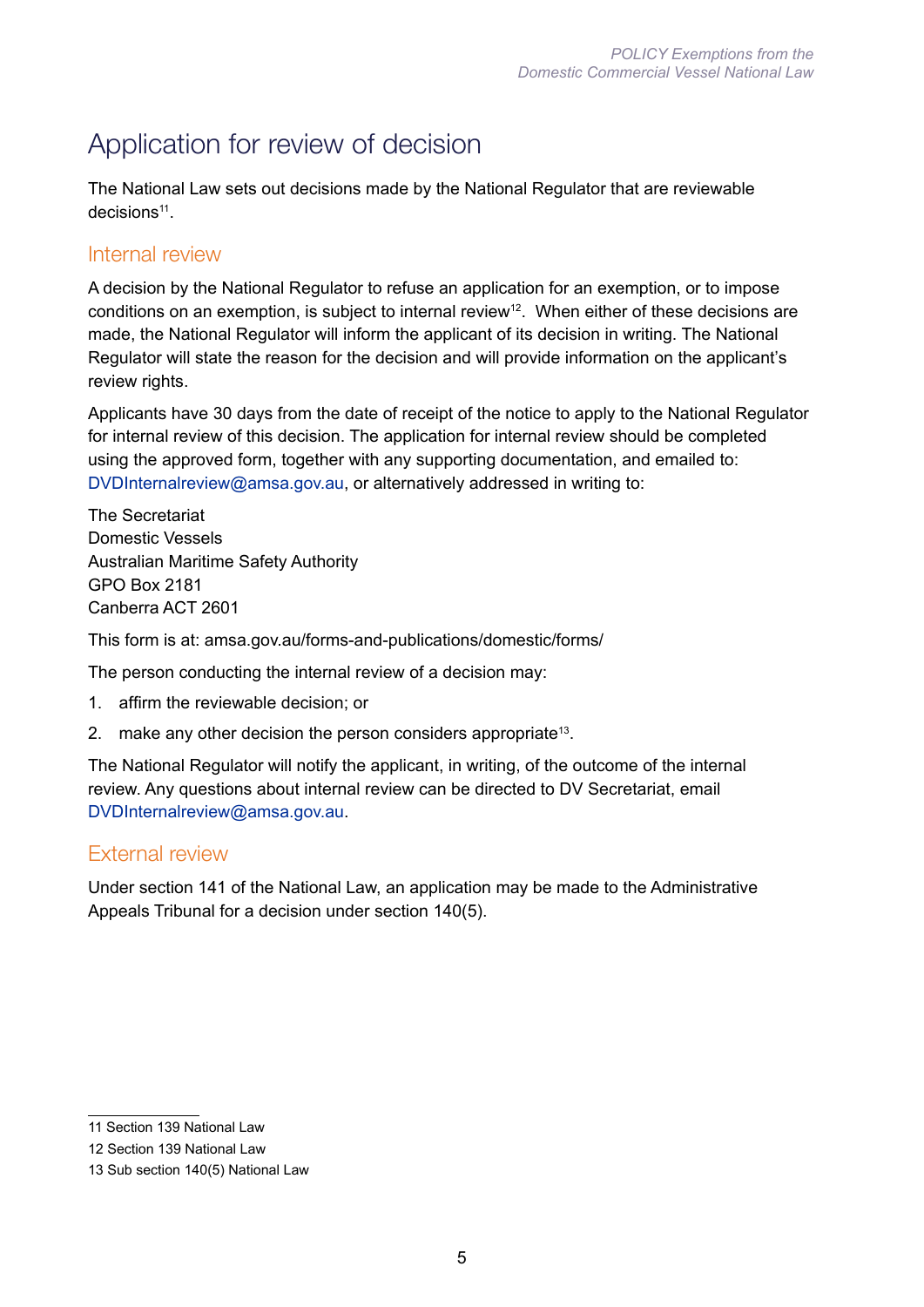# Annexure A – Applicant Checklist

Ad-Hoc Exemption Application Checklist



□ Ad-Hoc Exemption Application form (AMSA547) is used

#### $\Box$  Provide evidence:

- that the granting of the exemption will not jeopardise the safety of a vessel or a person on board a vessel; and
- referred to in this Policy.
- $\Box$  Supporting documentation (and the SMS for the vessel where it is relevant to the exemption) is provided

 $\Box$  Applicable fee (if any) determined by National Regulator is paid.